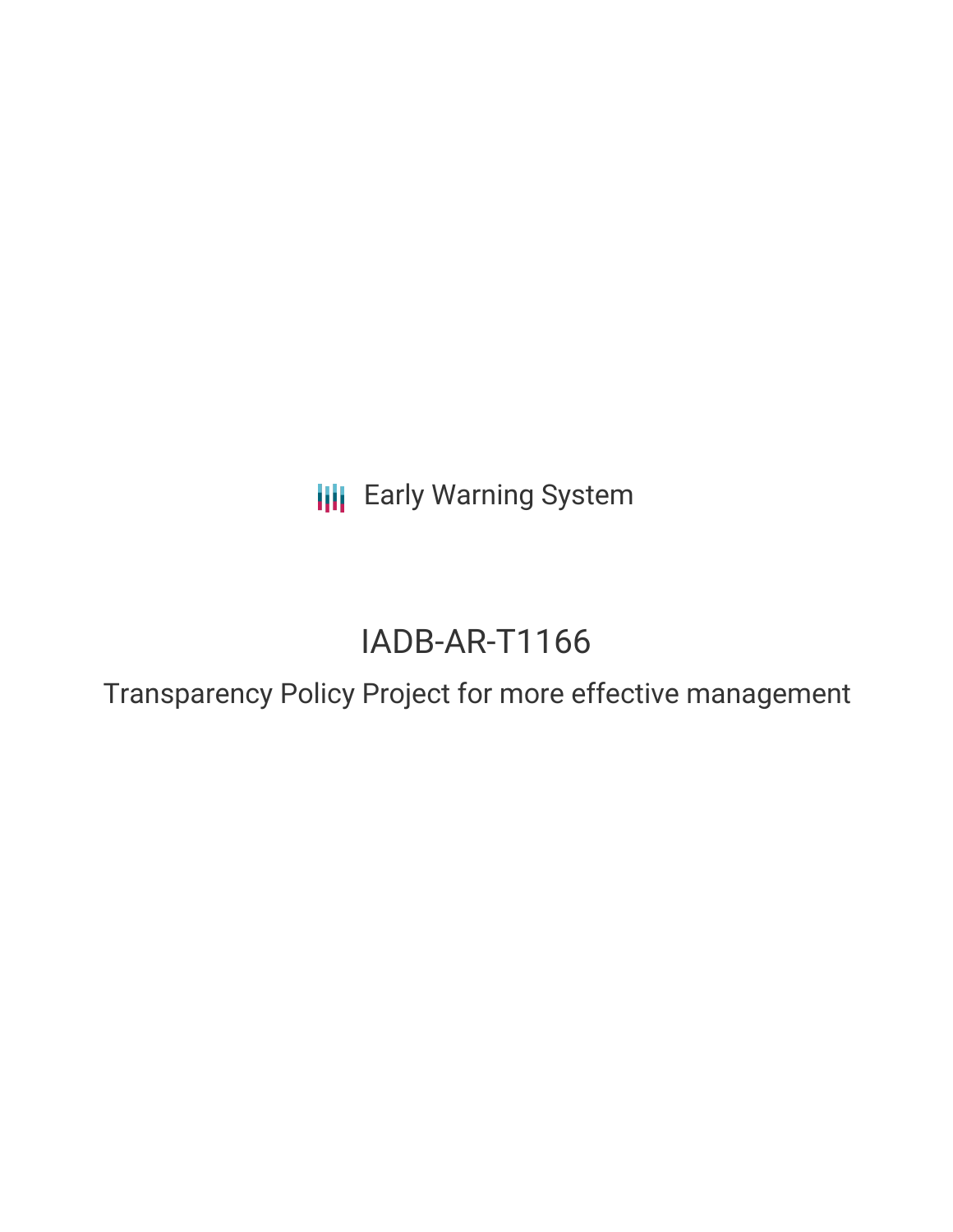

## **Quick Facts**

| <b>Countries</b>               | Argentina                              |
|--------------------------------|----------------------------------------|
| <b>Financial Institutions</b>  | Inter-American Development Bank (IADB) |
| <b>Status</b>                  | Approved                               |
| <b>Bank Risk Rating</b>        | C                                      |
| <b>Voting Date</b>             | 2016-10-18                             |
| <b>Borrower</b>                | Argentina                              |
| <b>Sectors</b>                 | Law and Government                     |
| <b>Investment Amount (USD)</b> | $$0.23$ million                        |
| <b>Project Cost (USD)</b>      | $$0.29$ million                        |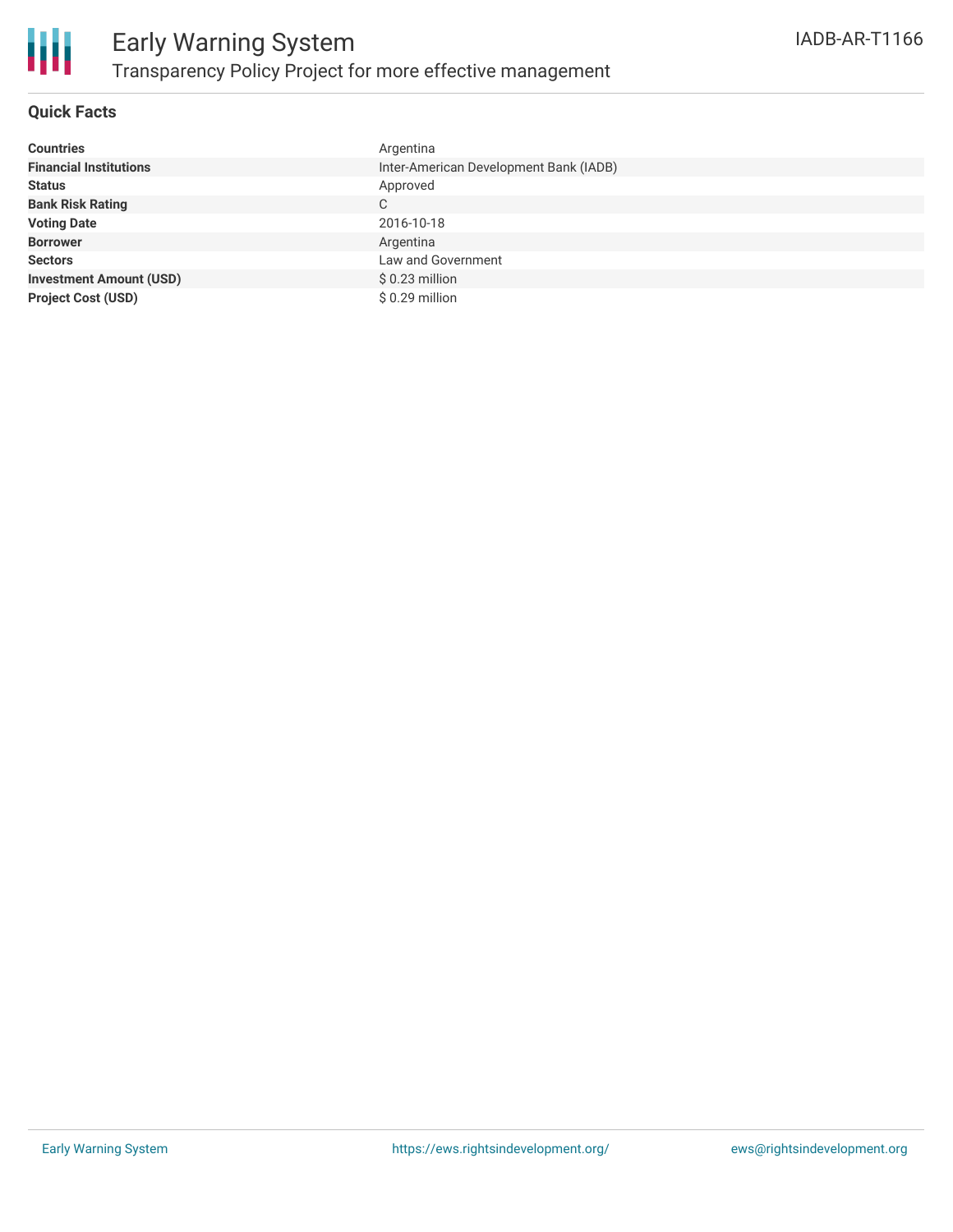

## **Project Description**

This project provides IDB technical support to the Argentine Anti-Corruption Office (OA) for the design and implementation of public sector transparency policies. Specifically, it seeks to analyze and strengthen internal OA processes; and to contribute to transparency and efficiency in contracts for public works projects.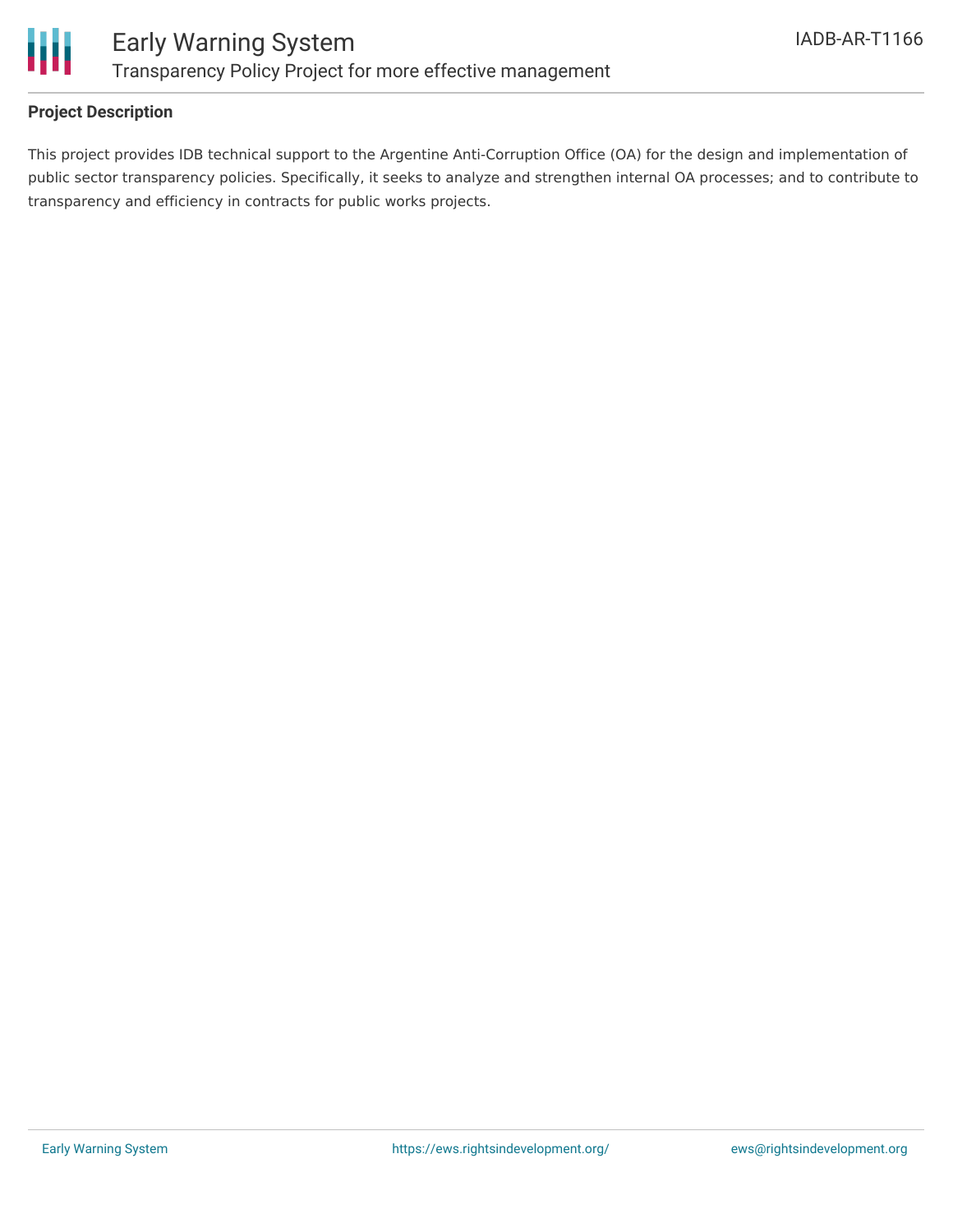

#### **Investment Description**

• Inter-American Development Bank (IADB)

The project will be carried out by the IDB, through the CSC/CAR. The cost breakdown by project component is as follows: 1) US\$80,000 for an Internal diagnostic of Anti-Corruption Office

2) US\$100,000 for transparency policies for public works projects in the Belgrano Plan

3) US\$80,000 for proposals to implement transparency, efficiency plans in contracts and execution of public works projects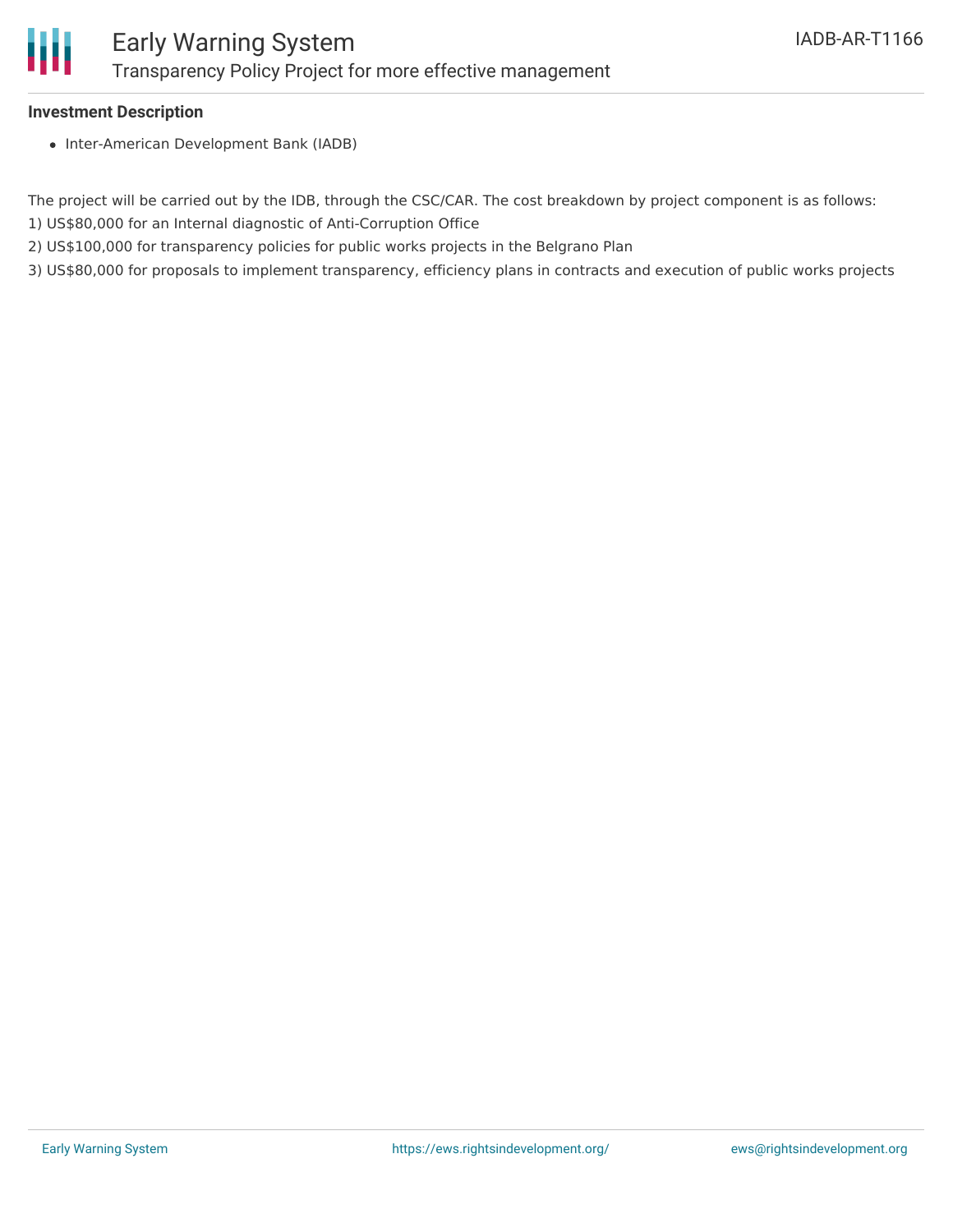

## **Contact Information**

ACCOUNTABILITY MECHANISM OF IADB

The Independent Consultation and Investigation Mechanism (MICI) is the independent complaint mechanism and fact-finding body for people who have been or are likely to be adversely affected by an Inter-American Development Bank (IDB) or Inter-American Investment Corporation (IIC)-funded project. If you submit a complaint to MICI, they may assist you in addressing the problems you raised through a dispute-resolution process with those implementing the project and/or through an investigation to assess whether the IDB or IIC is following its own policies for preventing or mitigating harm to people or the environment. You can submit a complaint by sending an email to MICI@iadb.org. You can learn more about the MICI and how to file a complaint at http://www.iadb.org/en/mici/mici,1752.html (in English) or http://www.iadb.org/es/mici/mici,1752.html (Spanish).